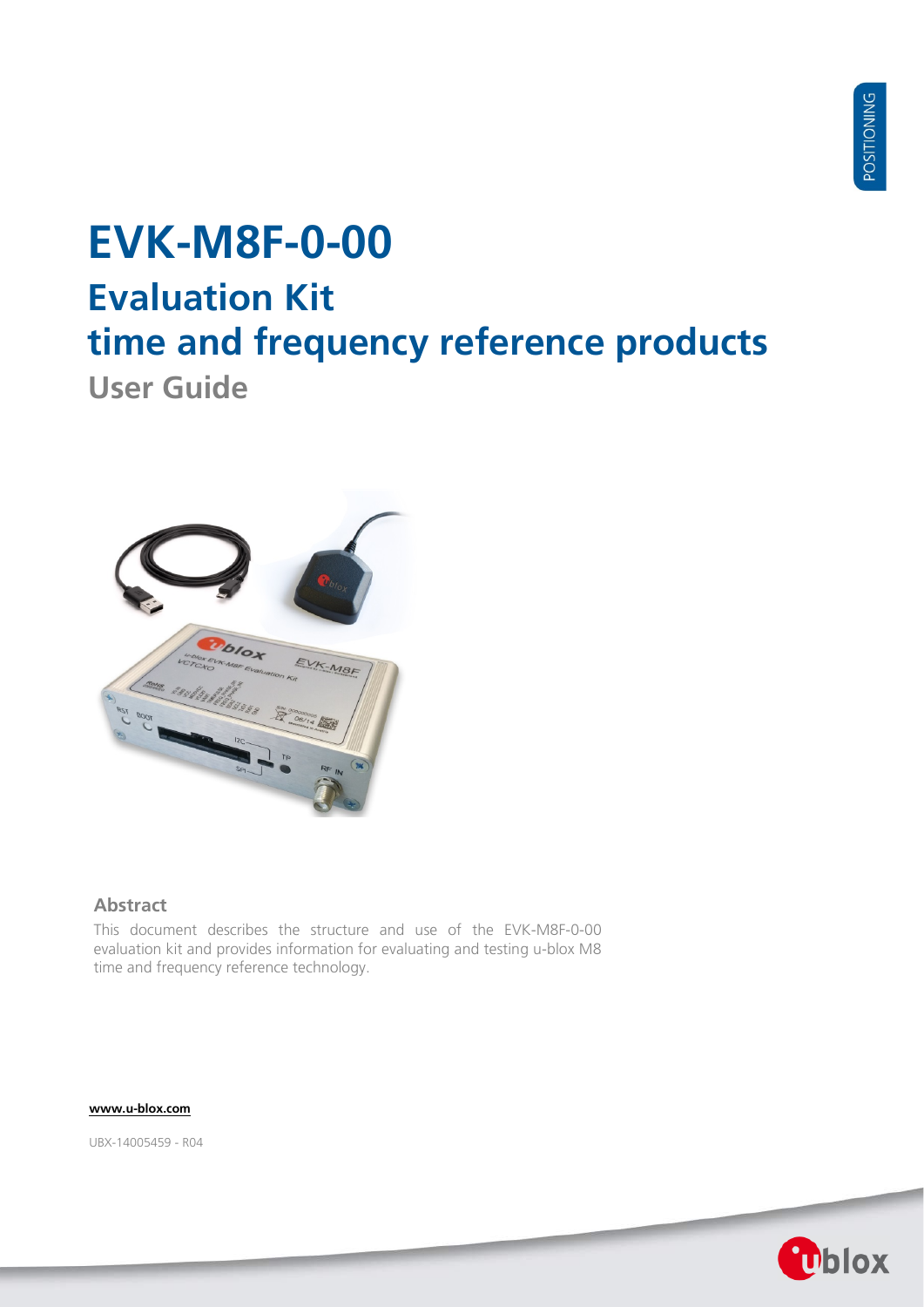

| <b>Document Information</b>                             |             |  |  |
|---------------------------------------------------------|-------------|--|--|
| <b>EVK-M8F-0-00</b>                                     |             |  |  |
| Evaluation Kit<br>time and frequency reference products |             |  |  |
| User Guide.                                             |             |  |  |
| UBX-14005459                                            |             |  |  |
| R04                                                     | 06-Jul-2015 |  |  |
| Early Production Information                            |             |  |  |
|                                                         |             |  |  |

### **Document status explanation**

| Objective Specification      | Document contains target values. Revised and supplementary data will be published later.                 |
|------------------------------|----------------------------------------------------------------------------------------------------------|
| Advance Information          | Document contains data based on early testing. Revised and supplementary data will be published later.   |
| Early Production Information | Document contains data from product verification. Revised and supplementary data may be published later. |
| Production Information       | Document contains the final product specification.                                                       |

### **This document applies to the following products:**

| Product name Type number |              | <b>Hardware Version</b> | <b>ROM/FLASH version</b>       | <b>PCN</b> reference |
|--------------------------|--------------|-------------------------|--------------------------------|----------------------|
| EVK-M8F                  | EVK-M8F-0-00 |                         | ROM 2.01/ FLASH FW2.20 FTS1.01 | N/A                  |

u-blox reserves all rights to this document and the information contained herein. Products, names, logos and designs described herein may in whole or in part be subject to intellectual property rights. Reproduction, use, modification or disclosure to third parties of this document or any part thereof without the express permission of u-blox is strictly prohibited.

The information contained herein is provided "as is" and u-blox assumes no liability for the use of the information. No warranty, either express or implied, is given, including but not limited, with respect to the accuracy, correctness, reliability and fitness for a particular purpose of the information. This document may be revised by u-blox at any time. For most recent documents, visit www.u-blox.com. Copyright © 2015, u-blox AG.

u-blox® is a registered trademark of u-blox Holding AG in the EU and other countries. ARM® is the registered trademark of ARM Limited in the EU and other countries.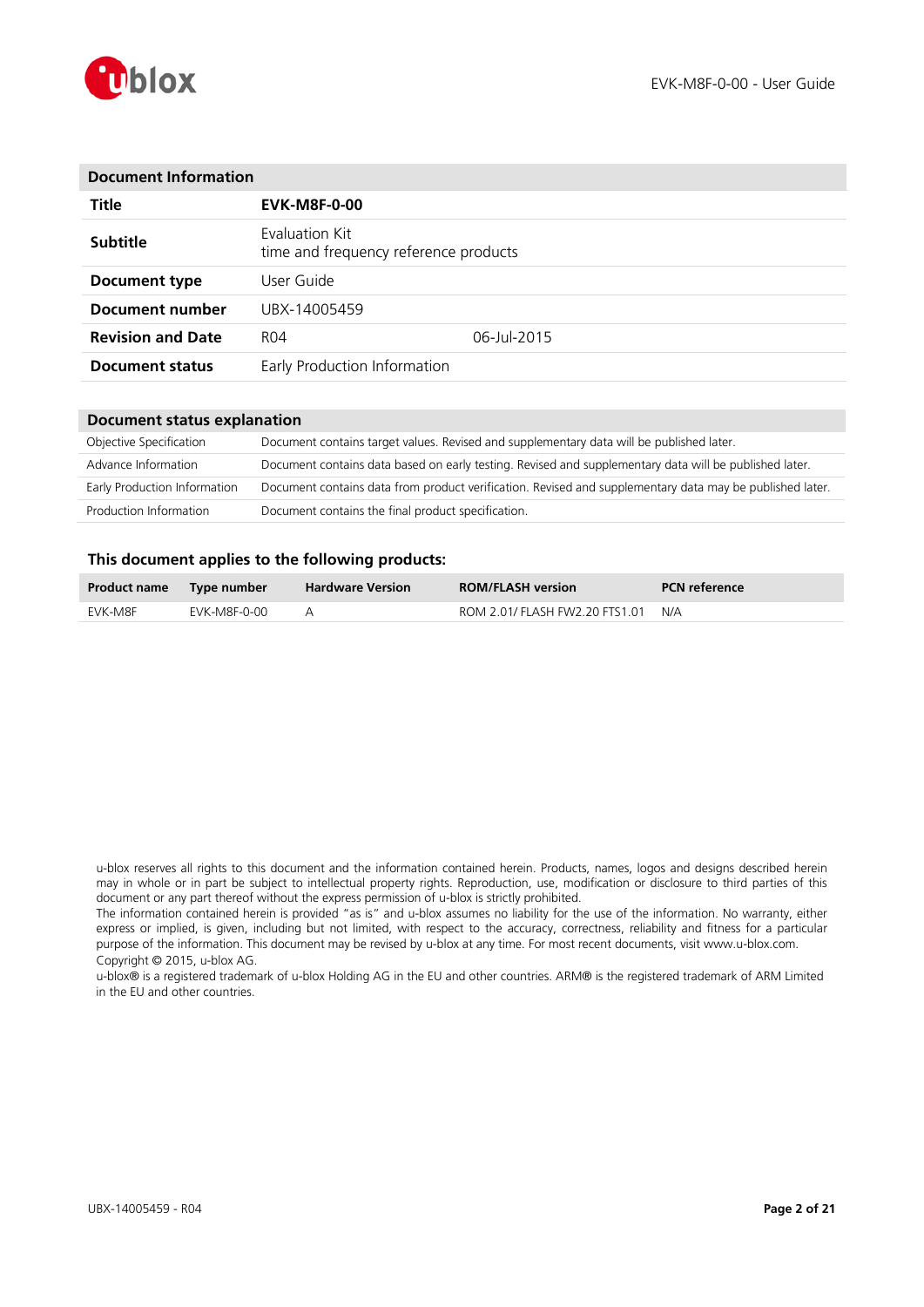

## <span id="page-2-0"></span>**Preface**

## <span id="page-2-1"></span>**Using this guide**

This guide assumes, the user has basic computer skills and is familiar with the Windows Graphical User Interface (GUI) and GNSS receiver environments.

The following symbols are used in the document to highlight information:

#### $\bigwedge$ **A warning symbol indicates actions that could negatively impact or damage the device.**

An index finger points out key information pertaining to device operation and performance.

## <span id="page-2-2"></span>**Warnings and certifications**



 $\mathbb{F}$ 

**CAUTION! IN THE UNLIKELY EVENT OF A FAILURE IN THE INTERNAL PROTECTION CIRCUITRY THERE IS A RISK OF AN EXPLOSION WHEN CHARGING FULLY OR PARTIALLY DISCHARGED BATTERIES. REPLACE THE BATTERY IF IT NO LONGER HAS SUFFICIENT CHARGE FOR UNIT OPERATION. CHECK THE BATTERY BEFORE USING IF THE DEVICE HAS NOT BEEN OPERATED FOR AN EXTENDED PERIOD OF TIME.**



Products marked with this lead-free symbol on the product label comply with the "Directive 2002/95/EC of the European Parliament and the Council on the Restriction of Use of certain Hazardous Substances in Electrical and Electronic Equipment" (RoHS). EVK-M8F evaluation kit is RoHS compliant and green (no halogens).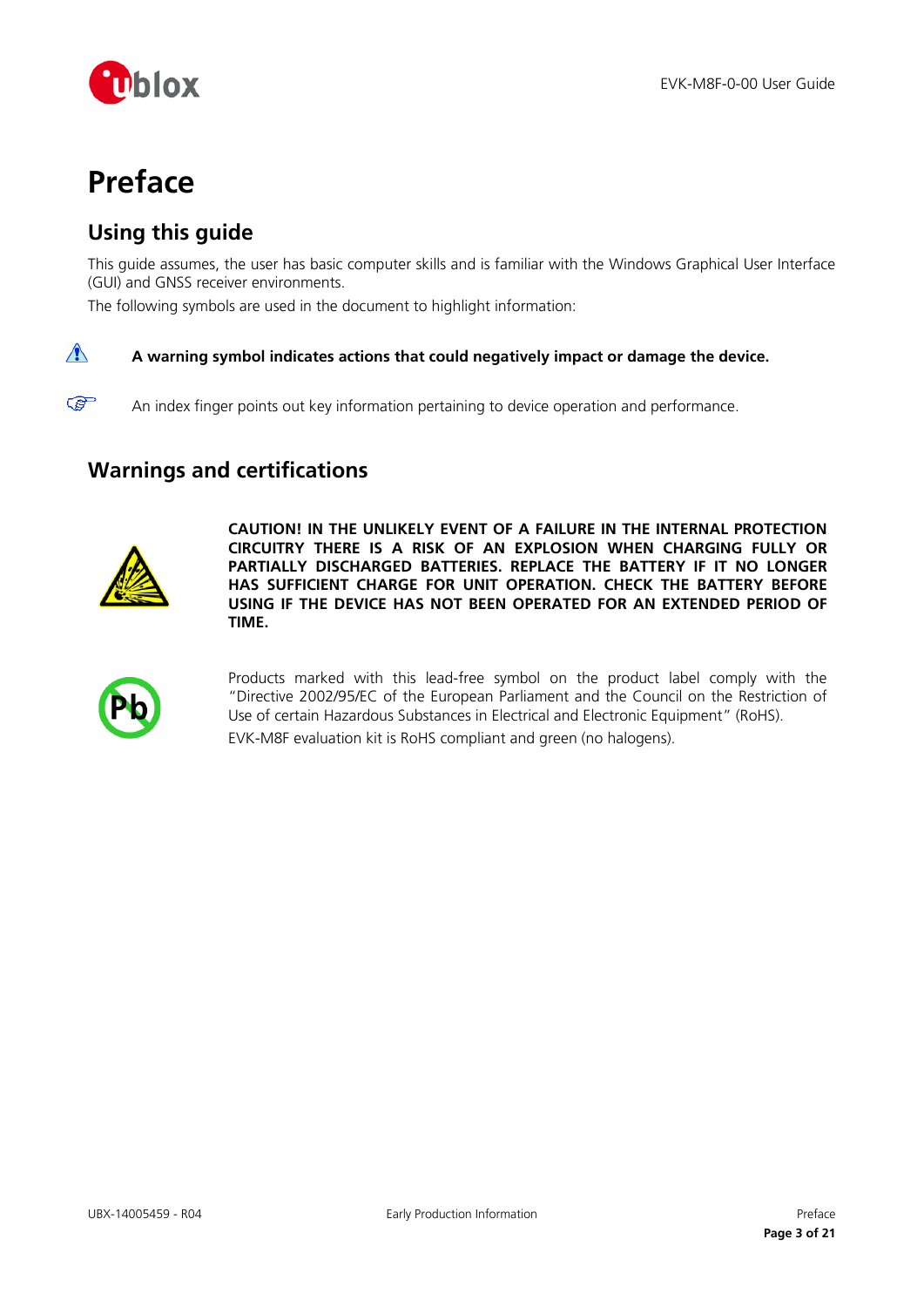

## <span id="page-3-0"></span>**Contents**

| $\mathbf 1$    |                |  |  |  |  |  |
|----------------|----------------|--|--|--|--|--|
|                | 1.1            |  |  |  |  |  |
|                | 1.2            |  |  |  |  |  |
|                | 1 <sub>3</sub> |  |  |  |  |  |
|                | 1.3.1          |  |  |  |  |  |
|                | 1.4            |  |  |  |  |  |
| $\overline{2}$ |                |  |  |  |  |  |
| 3              |                |  |  |  |  |  |
|                | 3.1            |  |  |  |  |  |
|                | 3.2            |  |  |  |  |  |
|                | 3.3            |  |  |  |  |  |
| $\overline{4}$ |                |  |  |  |  |  |
|                | 4.1            |  |  |  |  |  |
|                | 4.2            |  |  |  |  |  |
|                | 4.3            |  |  |  |  |  |
|                | 4.3.1          |  |  |  |  |  |
|                | 4.3.2          |  |  |  |  |  |
|                | 4.3.3          |  |  |  |  |  |
|                | 4.3.4          |  |  |  |  |  |
|                | 4.3.5          |  |  |  |  |  |
| 4.3.6          |                |  |  |  |  |  |
| 4.3.7          |                |  |  |  |  |  |
| 4.3.8          |                |  |  |  |  |  |
| 4.3.9          |                |  |  |  |  |  |
|                | 4.3.10         |  |  |  |  |  |
| 5              |                |  |  |  |  |  |
| 6              |                |  |  |  |  |  |
| 7              |                |  |  |  |  |  |
| 8              |                |  |  |  |  |  |
|                |                |  |  |  |  |  |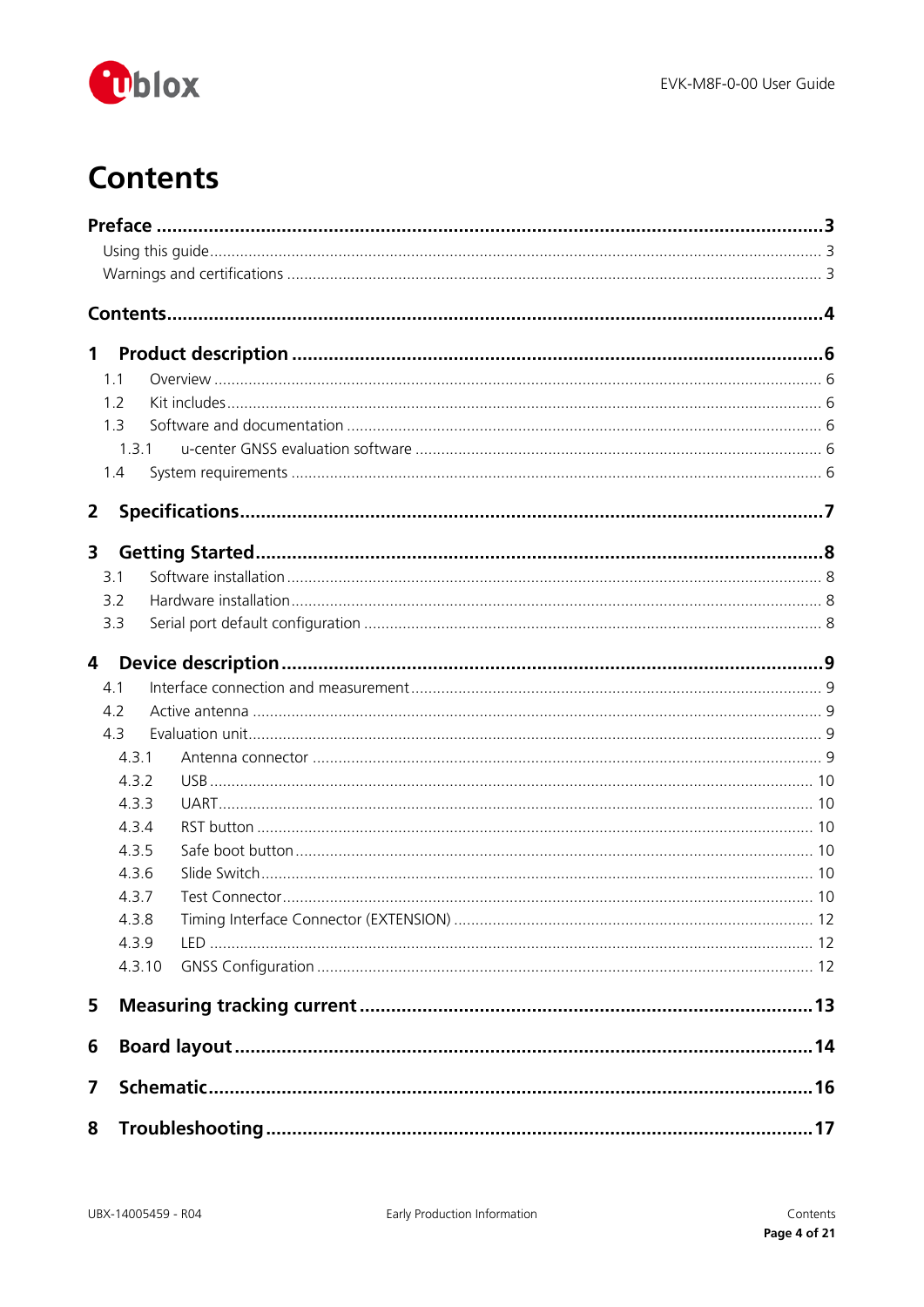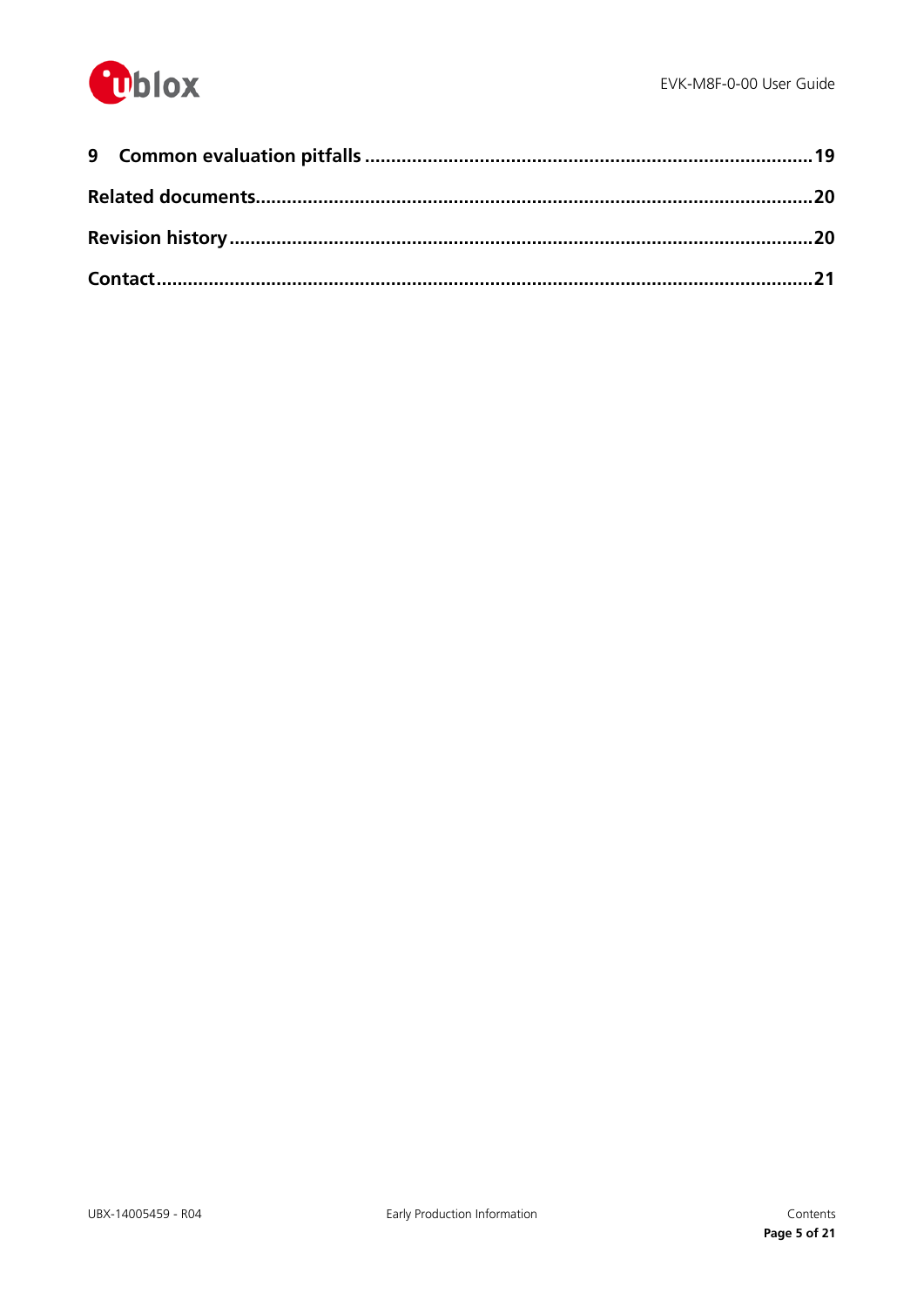

## <span id="page-5-0"></span>**1 Product description**

## <span id="page-5-1"></span>**1.1 Overview**

The EVK-M8F-0-00 evaluation kit makes evaluating the high performance u-blox M8 time and frequency reference products simple. The built-in USB interface provides both power supply and high-speed data transfer, and eliminates the need for an external power supply. Additionally, the dedicated EXTENSION connector in the EVK-M8F-0-00 provides access to time and frequency interface signals. u-blox evaluation kits are compact, and their user friendly interface and power supply make them ideally suited for use in laboratories, vehicles and outdoor locations. Furthermore, they can be used with a PDA or a notebook PC, making them the perfect companion through all stages of design-in projects.

| <b>Evaluation Kit</b> | <b>Description</b>                                                | Suitable for               |
|-----------------------|-------------------------------------------------------------------|----------------------------|
| EVK-M8F-0-00          | u-blox M8 Evaluation Kit<br>time and frequency reference products | LEA-M8F<br>UBX-M8030-KT-FT |

**Table 1: Applicability**

## <span id="page-5-2"></span>**1.2 Kit includes**

- Evaluation unit
- USB cable
- Active GPS / GLONASS / BeiDou antenna with 3 m cable
- Quick Start card

### <span id="page-5-3"></span>**1.3 Software and documentation**

The EVK installation software (and documentation) package can be downloaded from the Web; see the Quick Start card for the URL.

### <span id="page-5-4"></span>**1.3.1 u-center GNSS evaluation software**

The installation software includes u-center, an interactive tool for configuration, testing, visualization and data analysis of GNSS receivers. It provides useful assistance during all phases of a system integration project.

## <span id="page-5-5"></span>**1.4 System requirements**

- PC with USB interface
- Operating system: Windows Vista onwards (x86 and x64 versions)
- USB drivers are provided in the evaluation kit installation software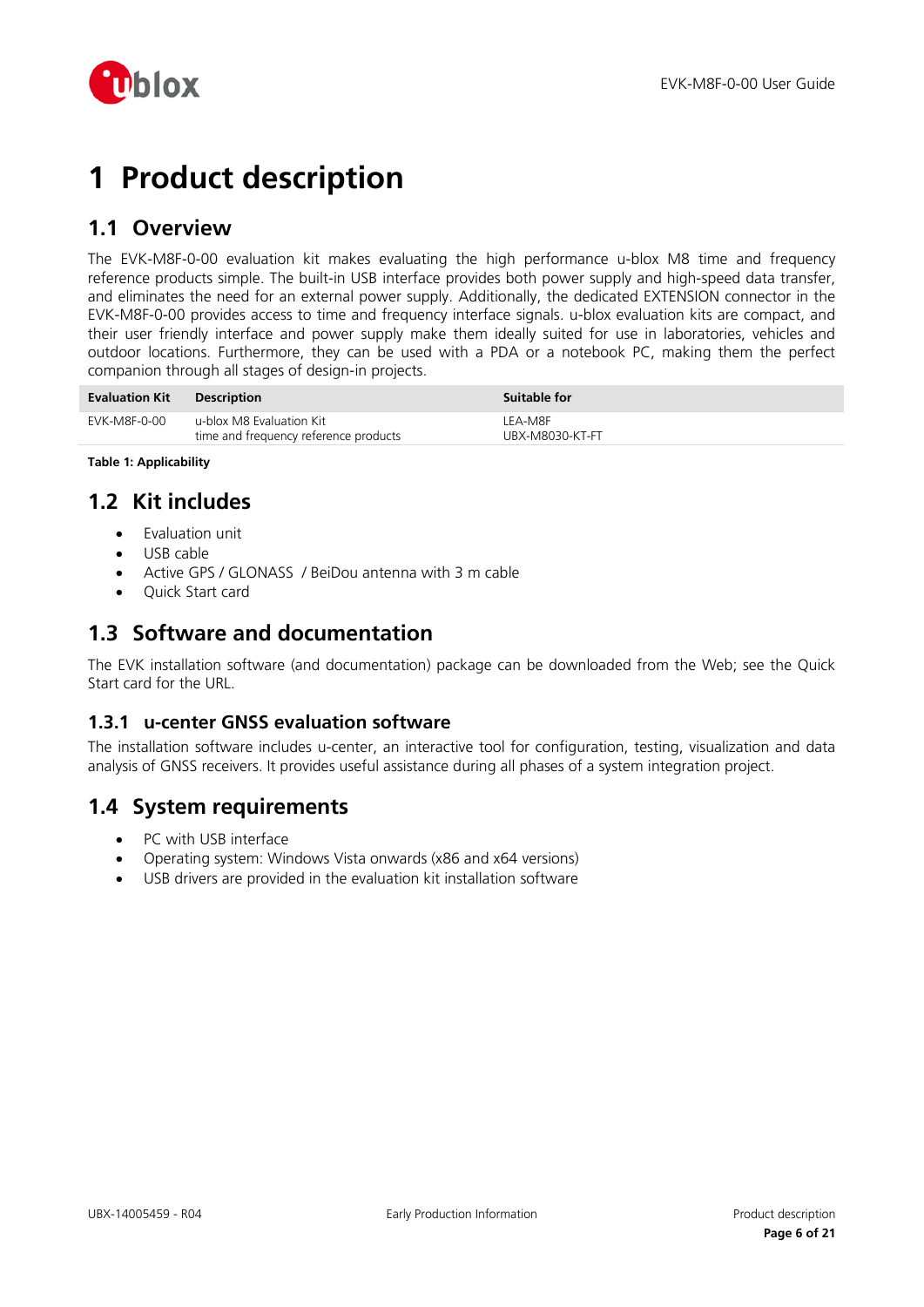

## <span id="page-6-0"></span>**2 Specifications**

| <b>Parameter</b>                    | <b>Specification</b>                                                                                                                                                                         |
|-------------------------------------|----------------------------------------------------------------------------------------------------------------------------------------------------------------------------------------------|
| <b>Serial Interfaces</b>            | 1 USB V2.0                                                                                                                                                                                   |
|                                     | 1 RS232, max. baud rate 921,6 kBd<br>DB9: PC compatible                                                                                                                                      |
|                                     | 1 DDC (I <sup>2</sup> C compatible) max. 400 kHz                                                                                                                                             |
|                                     | 1 SPI - clock signal max. 5,5 MHz - SPI DATA max. 1 Mbit/s                                                                                                                                   |
| <b>Timing Interfaces</b>            | 1 DDC (I <sup>2</sup> C compatible) master to control external VCTCXO via DAC<br>2 Frequency/Phase timing measurement inputs<br>1 Low noise frequency reference output<br>1 Timepulse output |
| <b>Dimensions</b>                   | 105 x 64 x 26 mm                                                                                                                                                                             |
| <b>Power Supply</b>                 | 5V via USB or external powered via extra power supply<br>through front connector pin 14 (V5 IN) 13 (GND)                                                                                     |
| <b>Normal Operating temperature</b> | $-40^{\circ}$ C to $+65^{\circ}$ C                                                                                                                                                           |

**Table 2: EVK-M8F-0-00 Specifications**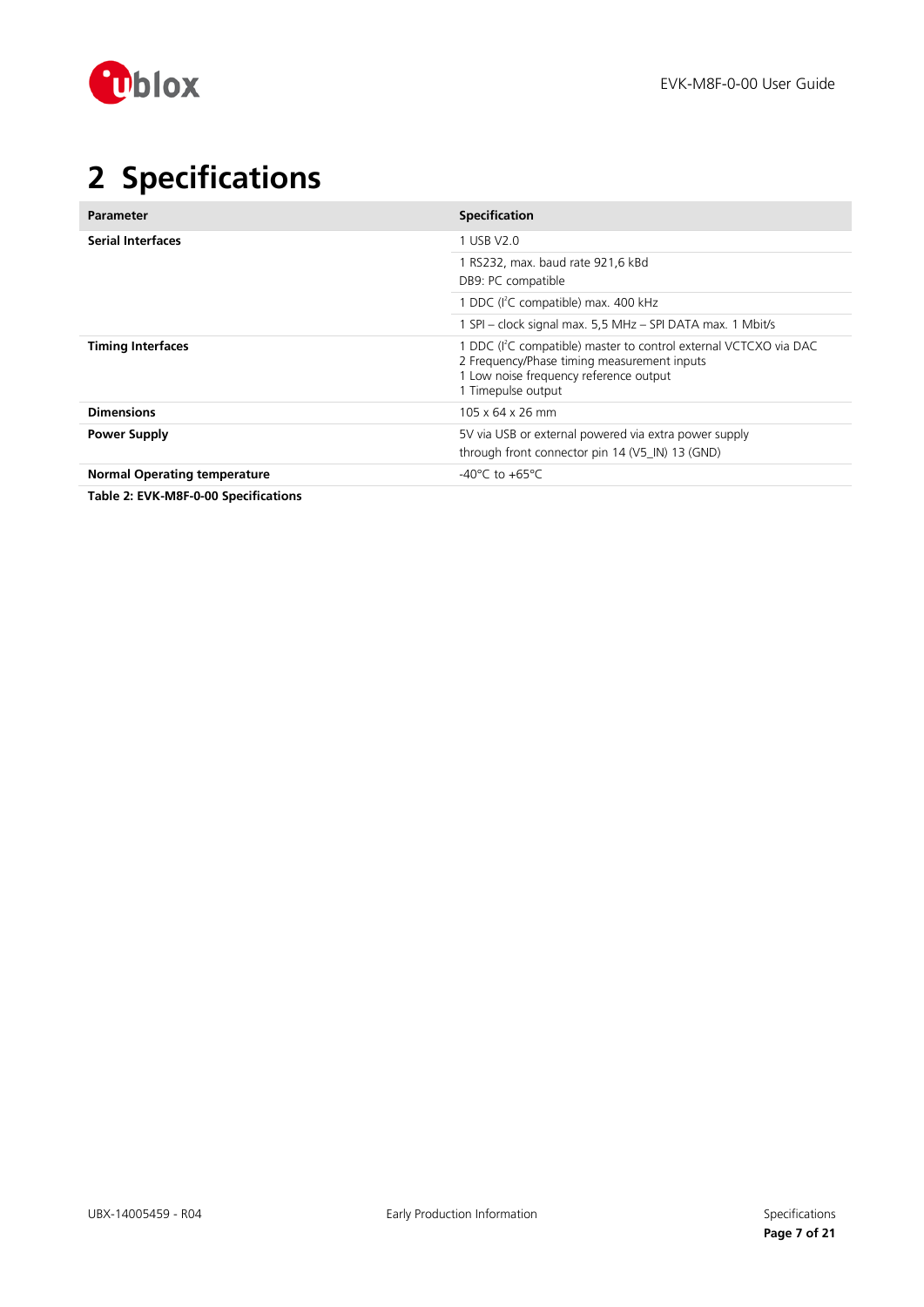

## <span id="page-7-0"></span>**3 Getting Started**

## <span id="page-7-1"></span>**3.1 Software installation**

 $\mathbb{F}$ Installation of the EVK-M8 software and documentation requires Internet access.

See the Quick Start card for the URL where the EVK files are located. Choose the "Software only" or "Software and documentation" installation package from the u-blox website. Once the zip file is downloaded, unzip the file in Tools folder and double-click the extracted exe file.

The software components will be installed on your system and placed under the "u-blox" folder in the "Start  $\rightarrow$ Programs" menu.

## <span id="page-7-2"></span>**3.2 Hardware installation**

- 1. Connect the unit to a PC running Microsoft Windows. Options:
	- USB: Connect via USB port.
	- $\bullet$  UART: Connect via RS232. Set slide switch to  $I^2C$ .
	- SPI /  $l^2C$  compliant DDC: Connect corresponding pins (see [Table 5](#page-10-0) for pin description). Set slide switch accordingly to SPI or  $I^2C$ .

**NOTE:** Press the RST button after changing the switch.

- 2. The device must always have power, either via USB on the back or the V5\_IN input on the front.
- 3. Connect the GNSS antenna to the evaluation unit and place the antenna in a location with good sky view.
- 4. Start the u-center GNSS Evaluation Software and select corresponding COM port and baud rate. (Refer to the *u-center User Guide* [\[6\]](#page-19-2) for more information.)

## <span id="page-7-3"></span>**3.3 Serial port default configuration**

| <b>Parameter</b>           | <b>Description</b>                | <b>Remark</b>                    |
|----------------------------|-----------------------------------|----------------------------------|
| <b>UART Port 1, Input</b>  | UBX and NMEA protocol at 9'600 Bd |                                  |
| <b>UART Port 1, Output</b> | UBX and NMEA protocol at 9'600 Bd | Only NMEA messages are activated |
| USB, Input                 | UBX and NMEA protocol             |                                  |
| USB, Output                | UBX and NMEA protocol             | Only NMEA messages are activated |

**Table 3: Default configuration**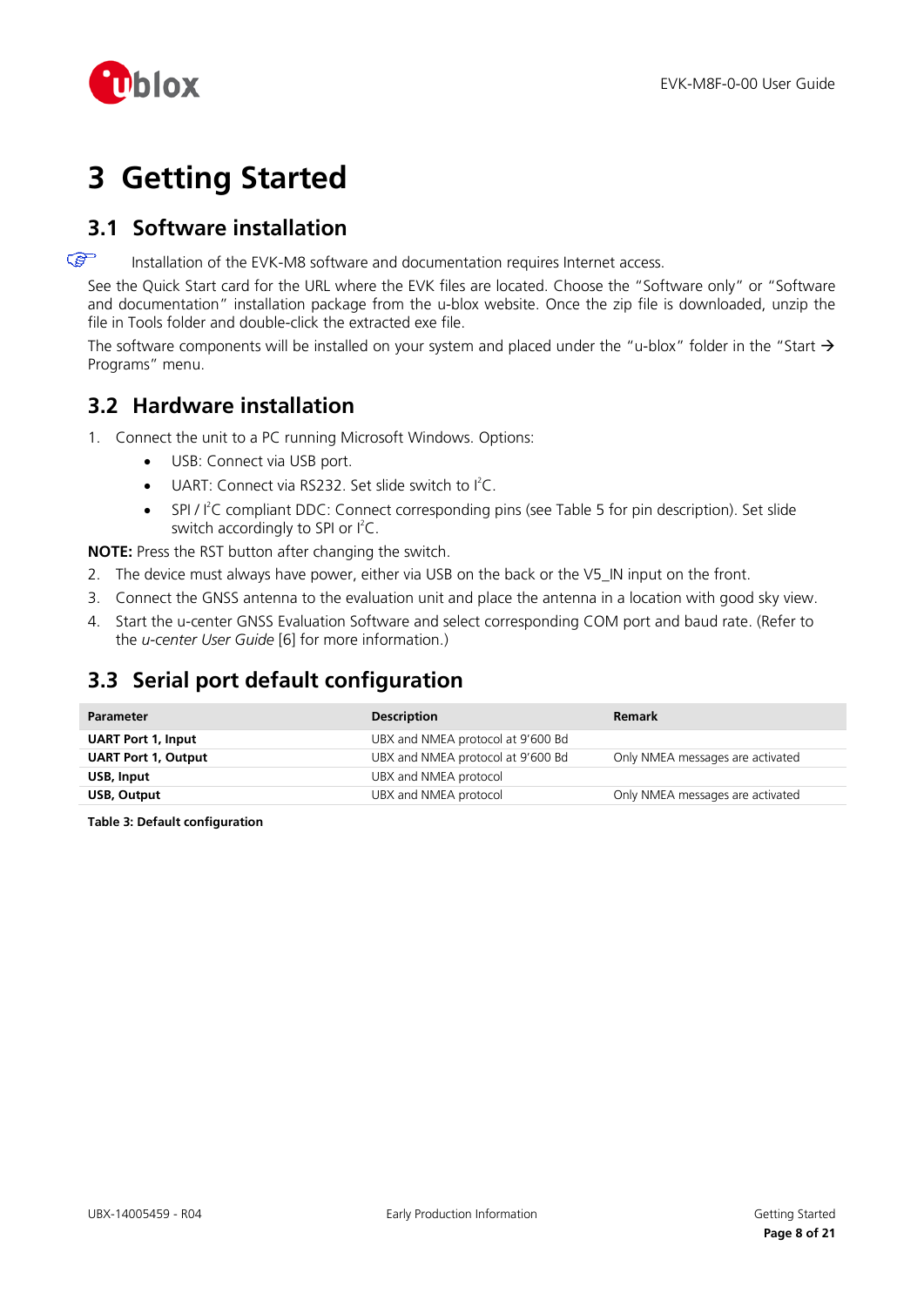

## <span id="page-8-0"></span>**4 Device description**

## <span id="page-8-1"></span>**4.1 Interface connection and measurement**

For connecting the EVK to a PC, use a standard SUBD-9 cable and the included USB cable. Additional measurement equipment can be connected to the front connector.



**Figure 1: Connecting the unit for power supply and communication**

### <span id="page-8-2"></span>**4.2 Active antenna**

EVK-M8F-0-00 evaluation kit includes a GPS / GLONASS / BeiDou antenna with a 3 m cable. It is possible to connect various active and passive GNSS antennas with SMA connectors to the evaluation unit. The recommended maximum antenna supply current for active antennas is 30 mA.

## <span id="page-8-3"></span>**4.3 Evaluation unit**

[Figure 2](#page-8-5) shows the front and the rear panels of the EVK-M8F-0-00 evaluation unit.



<span id="page-8-5"></span>**Figure 2: EVK-M8F-0-00 evaluation unit – front and rear panels**

### <span id="page-8-4"></span>**4.3.1 Antenna connector**

An SMA female jack is available on the front side (see RF IN in [Figure 2\)](#page-8-5) of the evaluation unit for connecting an active or passive antenna. The DC voltage at the RF input is then 3.3 V. The internal short circuit protection limits the maximum current to 60 mA. Please note that the 30 mA maximum supply current for active antenna stays the same. The RF input connector is also ESD protected.

A jumper must be fitted between VCC\_RF and VANT on the front panel connector (J4) to power an active antenna. The jumper is delivered with the EVK-M8F kit as shown in [Figure 2.](#page-8-5)

**P**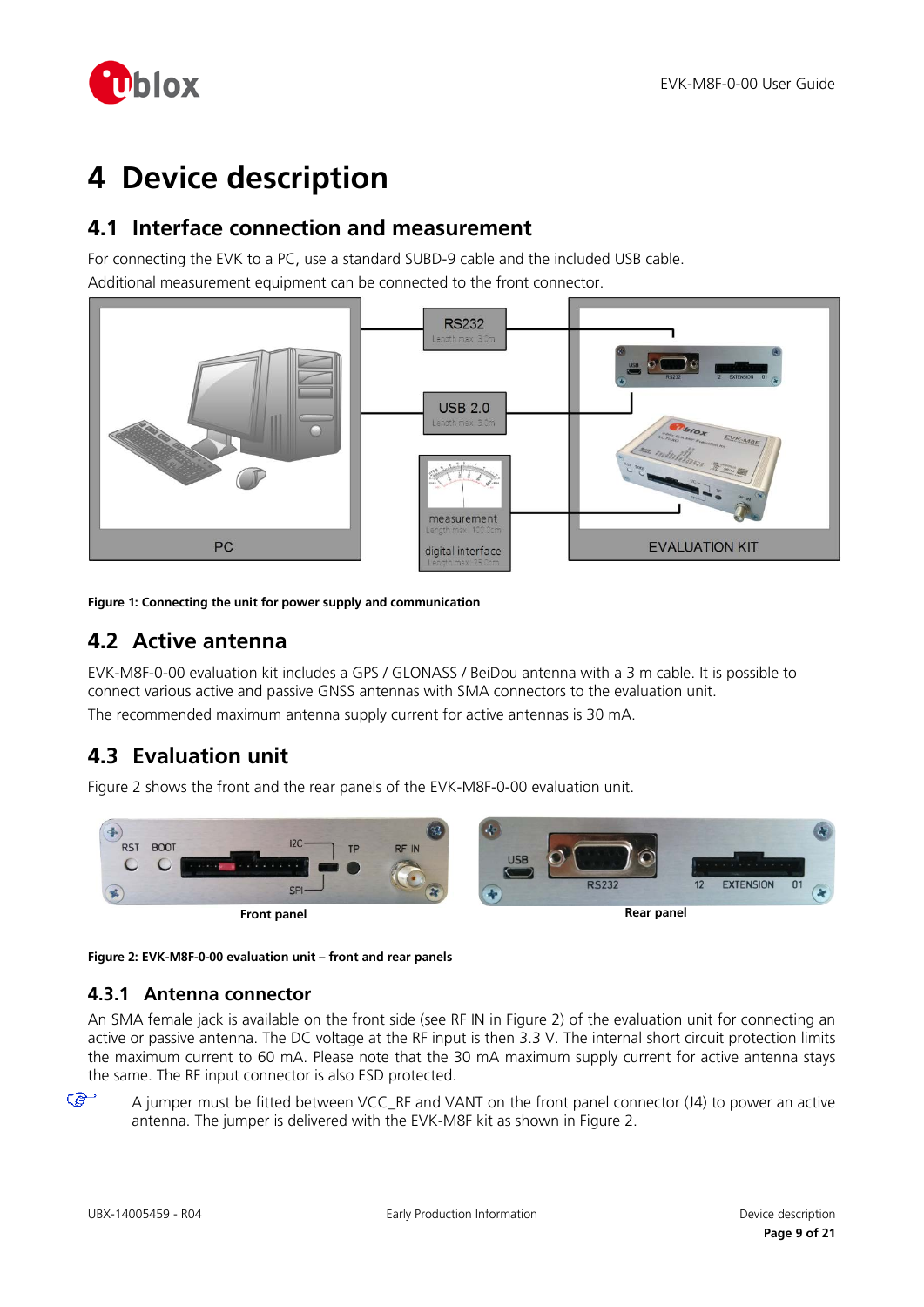

 $\bigwedge$ 

**The Antenna connector is only to be used with a GNSS antenna or simulator. Do not connect this equipment to cable distribution systems.**

### <span id="page-9-0"></span>**4.3.2 USB**

A USB V2.0 compatible serial port is featured for data communication and power supply.

### <span id="page-9-1"></span>**4.3.3 UART**

The evaluation unit includes an RS232 port for serial communication that is compatible with PC serial ports.

Connect using a straight RS232 serial cable with male and female connectors to the port on your PC. The maximum cable length is 3 meters. To configure the RS232 port, use the CFG\_PRT command in the u-center application. The maximum operating baud rate is 921.6 kBd.

If you are using a USB to RS232 adaptor cable, you can connect it directly to the evaluation kit RS232 port. The 9-pin D-SUB female connector is assigned as listed in [Table 4:](#page-9-6)

| Pin Nr. | Assignment                                   |
|---------|----------------------------------------------|
|         | not connected                                |
| 2       | TXD, GNSS Transmit Data, serial data to DTE  |
| 3       | RXD, GNSS Receive Data, serial data from DTE |
| 4       | not connected                                |
| 5       | GND.                                         |
| $6-9$   | not connected                                |
|         |                                              |

<span id="page-9-6"></span>**Table 4: SUB-D9 Connector pin description**

### <span id="page-9-2"></span>**4.3.4 RST button**

The RST button on the front panel resets the unit. To avoid an inadvertent reset, the button is recessed.

### <span id="page-9-3"></span>**4.3.5 Safe boot button**

This is used to set the unit in safe boot mode. In this mode the receiver executes only the minimal functionality, such as updating new firmware into the SQI flash. In order to set the receiver in safe boot mode please follow these steps.

- 1. Press the BOOT button and keep holding
- 2. Press the RST button
- 3. Release the RST button
- 4. Release the BOOT button
- 5. If the UART interface has to be used, the training sequence has to be sent to the receiver. The training sequence is a transmission of 0x55 55 at the baud rate of 9600 Bd. Wait for at least 100 milliseconds before the interface is ready to accept commands.

### <span id="page-9-4"></span>**4.3.6 Slide Switch**

Use the slide switch on the front panel to choose between I2C (and RS232) and SPI communication ports. You must reset the unit by pressing the RST button when the slide switch has been changed.

- 1.  $\angle$   $\angle$   $\angle$  In this selection the EVK operates with the RS232 (DB9 rear panel) or the 3.3 V level TxD (MISO), RxD (MOSI) at the front panel. Also the communication via 3.3 V DDC interface ( $I^2C$ ) is selected.
- 2. *SPI –* In this selection the EVK operates only with the SPI interface. RS232 (DB9) is switched off.

 $\mathbb{Q}$ 

For more information about specification and usage of SPI interface see the *LEA-M8F Data Sheet* [\[2\]](#page-19-3) and the *LEA-M8F Hardware Integration Manual* [\[4\].](#page-19-4)

### <span id="page-9-5"></span>**4.3.7 Test Connector**

This 14-pin test-connector provides additional functionality to the EVK, allowing access to the interface pins and an ability to measure the current used by the EVK. All pins are ESD protected.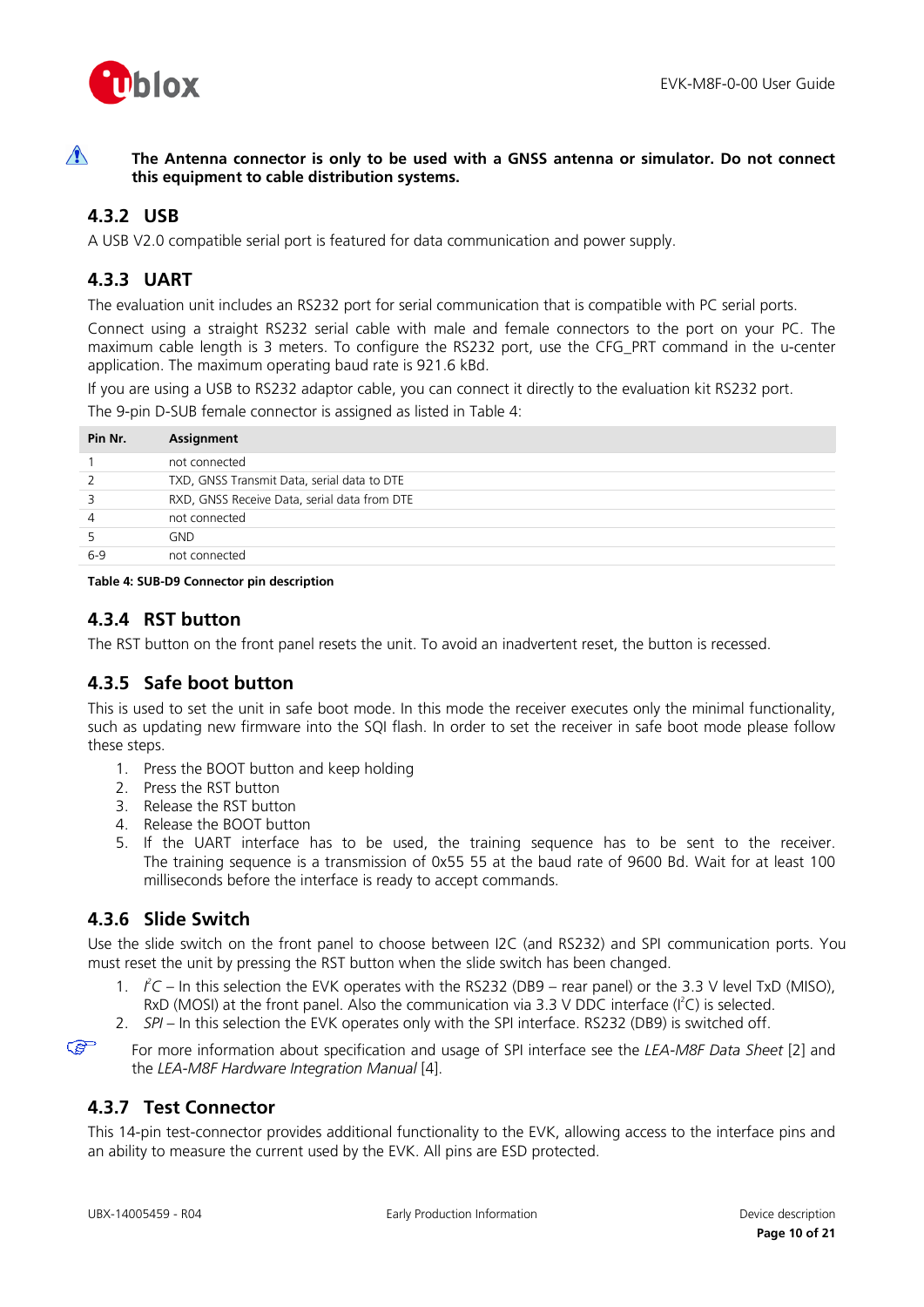

For accurate measurements, it is recommended to use a cable of at most 1 meter in length. [Figure 3](#page-10-1) shows an example of a power supply connected to the test connector by using standard adapter cables from the manufacture Hirschmann. [Figure 4](#page-12-1) shows an example for overall current measurement. When connecting the 3.3 V digital interfaces RS232, SPI and DDC to your application, a cable length less than 25 cm is recommended.







Hirschmann Part Nr.: 934160100

#### <span id="page-10-1"></span>**Figure 3: Example 5V DC power supply**

| PIN Nr. | <b>PIN NAME</b>  | I/O      | <b>LEVEL</b>      | <b>DESCRIPTION</b>                                                                                                                                                                  |
|---------|------------------|----------|-------------------|-------------------------------------------------------------------------------------------------------------------------------------------------------------------------------------|
| 14      | $V5$ IN          |          | 4.75 V $-$ 5.25 V | Power input – can be used instead of USB                                                                                                                                            |
| 13      | <b>GND</b>       |          |                   | Common ground pin                                                                                                                                                                   |
| 12      | <b>VCC</b>       | $\Omega$ | 3.3V              | Power output - max. current supply 100 mA<br>1 $\Omega$ 5% resistor for over-all current measurement to pin 11                                                                      |
| 11      | <b>MODVCC</b>    | $\circ$  |                   | Second connection for over-all current measurement (see section 5)                                                                                                                  |
| 10      | <b>VCCRF</b>     | $\Omega$ | 3.3V              | Filtered VCC supply output for active antennas                                                                                                                                      |
| 9       | <b>VANT</b>      |          |                   | VCC supply input to supply an active antenna through the RF connector<br>(link to VCCRF with a jumper if required)                                                                  |
| 8       | <b>TIMEPULSE</b> | $\circ$  | 3.3V              | Timepulse output                                                                                                                                                                    |
| 7       | FREQ_PHASE_IN1   |          | 3.3V              | Frequency/phase measurement input                                                                                                                                                   |
| 6       | FREQ_PHASE_IN2   |          | 3.3V              | Frequency/phase measurement input                                                                                                                                                   |
| 5       | SDA <sub>2</sub> | $U$      | 3.3V              | If slide switch on I2C, then DDC interface selected; Function: data input / output<br>If slide switch on SPI, then SPI interface selected; Chip select input - LOW<br><b>ACTIVE</b> |
| 4       | SCL <sub>2</sub> | $U$      | 3.3V              | Clock input / output                                                                                                                                                                |
| 3       | TXD1             | $\circ$  | 3.3V              | UART inverted logic-level interface                                                                                                                                                 |
| 2       | RXD1             | 1/O      | 3.3V              | UART inverted logic-level interface                                                                                                                                                 |
| 1       | <b>GND</b>       |          |                   | Common ground pin                                                                                                                                                                   |

### <span id="page-10-0"></span>**Table 5: Test connector pin description (pins numbered from right to left on the front panel)**

VCC\_RF and VANT pins should be fitted with jumper (as shown in front panel of [Figure 2\)](#page-8-5) in order to power an active antenna. The jumper is delivered with the EVK-M8F kit as shown in [Figure 2.](#page-8-5)

G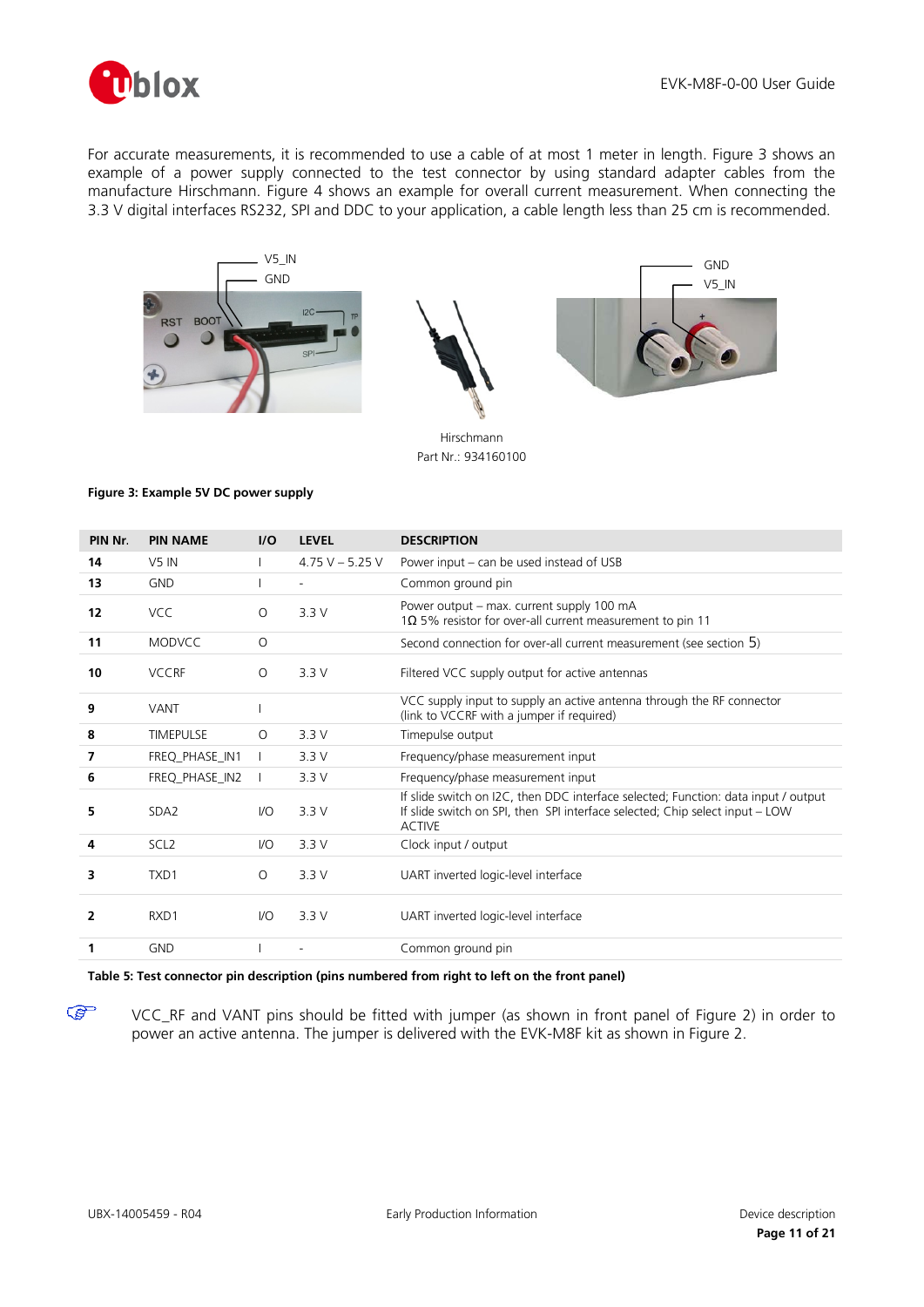

### <span id="page-11-0"></span>**4.3.8 Timing Interface Connector (EXTENSION)**

This 12-pin EXTENSION-connector (J5) provides access to additional signals specific to the time and frequency reference products. Each signal pin has a neighboring ground pin allowing connections to be made readily by short twisted pairs.

The supported interfaces are

- Master interface for a DDC (I<sup>2</sup>C compatible) DAC for controlling an additional external voltagecontrolled oscillator
- Two frequency/phase measurement inputs for use with external sources of synchronization or for feedback from an external voltage-controlled oscillator
- The timepulse output
- The low-noise disciplined reference frequency output at 30.72 MHz

The pin functions are itemized below.

| PIN Nr. | <b>PIN NAME</b> | I/O                      | <b>LEVEL</b>             | <b>DESCRIPTION</b>                             |
|---------|-----------------|--------------------------|--------------------------|------------------------------------------------|
| 12      | <b>GND</b>      |                          |                          | Ground pin                                     |
| 11      | SCL DAC         | $\Omega$                 | 3.3V                     | DDC master clock for external DAC              |
| 10      | <b>GND</b>      |                          | $\overline{\phantom{a}}$ | Ground pin                                     |
| 9       | SDA DAC         | $\circ$                  | 3.3V                     | DDC master data for external DAC               |
| 8       | <b>GND</b>      |                          | $\overline{\phantom{0}}$ | Ground pin                                     |
| 7       | FREQ PHASE IN2  |                          | 3.3V                     | Frequency/phase measurement input              |
| 6       | <b>GND</b>      |                          | ٠.                       | Ground pin                                     |
| 5       | FREQ PHASE IN1  |                          | 3.3V                     | Frequency/phase measurement input              |
| 4       | <b>GND</b>      | $\overline{\phantom{a}}$ | ٠.                       | Ground pin                                     |
| 3       | Timepulse       | $\circ$                  | 3.3V                     | Time-pulse output (buffered)                   |
| 2       | <b>GND</b>      |                          | ٠.                       | Ground pin                                     |
|         | FREQ_EXT        | $\Omega$                 | 3.3V                     | Low noise 30.72 MHz reference frequency output |

**Table 6: EXTENSION connector pin description (pins numbered from right to left on the rear panel)**

### <span id="page-11-1"></span>**4.3.9 LED**

On the front panel of the unit, a single blue LED shows the time pulse signal. Depending on time-pulse output configuration, the LED starts flashing one pulse per second once accurate time has been derived (e.g. from a GNSS fix). In the default configuration the time-pulse and LED return to a static state on expiry of hold-over.

### <span id="page-11-2"></span>**4.3.10 GNSS Configuration**

The EVK-M8F supports GPS, QZSS, GLONASS, and BeiDou.

The GNSS to be used can be configured on u-center (View  $\rightarrow$  Messages View then UBX-CFG-GNSS). For more information, refer to the *u-center User Guide* [\[6\]](#page-19-2) and *u-blox M8 Receiver Description including Protocol Specification* [\[5\].](#page-19-5)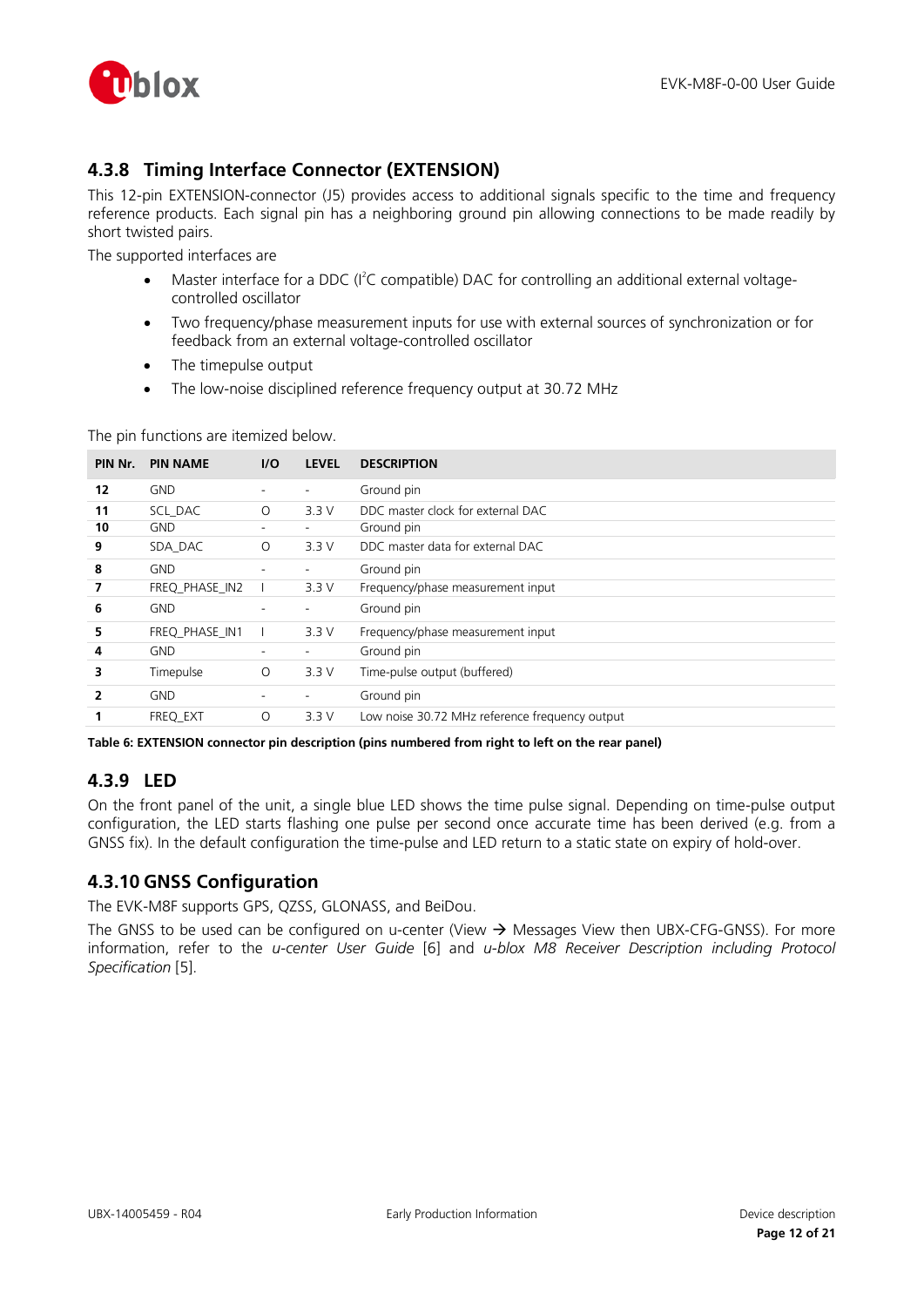

## <span id="page-12-0"></span>**5 Measuring tracking current**

To measure the tracking current with EVK-M8F, follow these steps:

- 1. Connect a voltmeter capable of measuring average current across VCC and MODVCC of the front connector. (see [Figure 4\)](#page-12-1)
- 2. Wait 12 minutes to download all GNSS orbital data, or download all the Aiding Data via the AssistNow Online service
- 3. Read the voltage (and average if necessary) on the voltmeter and convert to current (1 mV equals 1 mA)
- 4. Perform the test with good signals and clear sky view to ensure that the receiver can acquire the satellite signals.
- **SP**

The overall current measurement is consistent with the consumption of a LEA-M8F module and representative of designs using 3.3 V Flash and high-performance VCTCXO.

For more details see the circuit in [Figure 6.](#page-15-1)



Part Nr.: 934160100

<span id="page-12-1"></span>**Figure 4: Example – tracking current measurement**

**P** VCC\_RF and VANT pins should be fitted with jumper (as shown in front panel of Figure 2) in order to power an active antenna. The jumper is delivered with the EVK-M8F kit as shown in [Figure 2.](#page-8-5)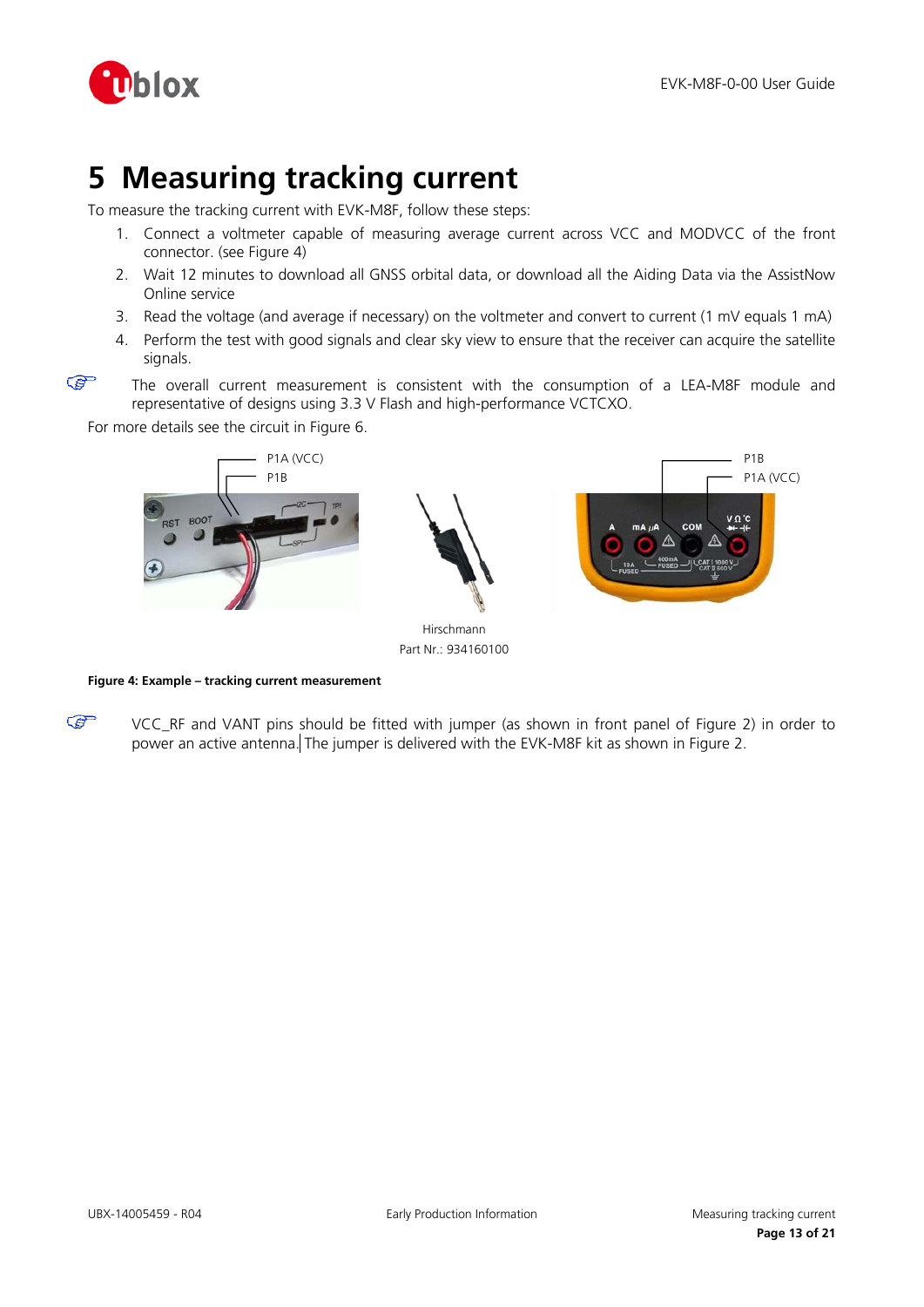

## <span id="page-13-0"></span>**6 Board layout**

[Figure 5](#page-13-1) shows the board layout of EVK-M8F-0-00. See [Table 7](#page-14-0) for the component list of the EVB.

<span id="page-13-1"></span>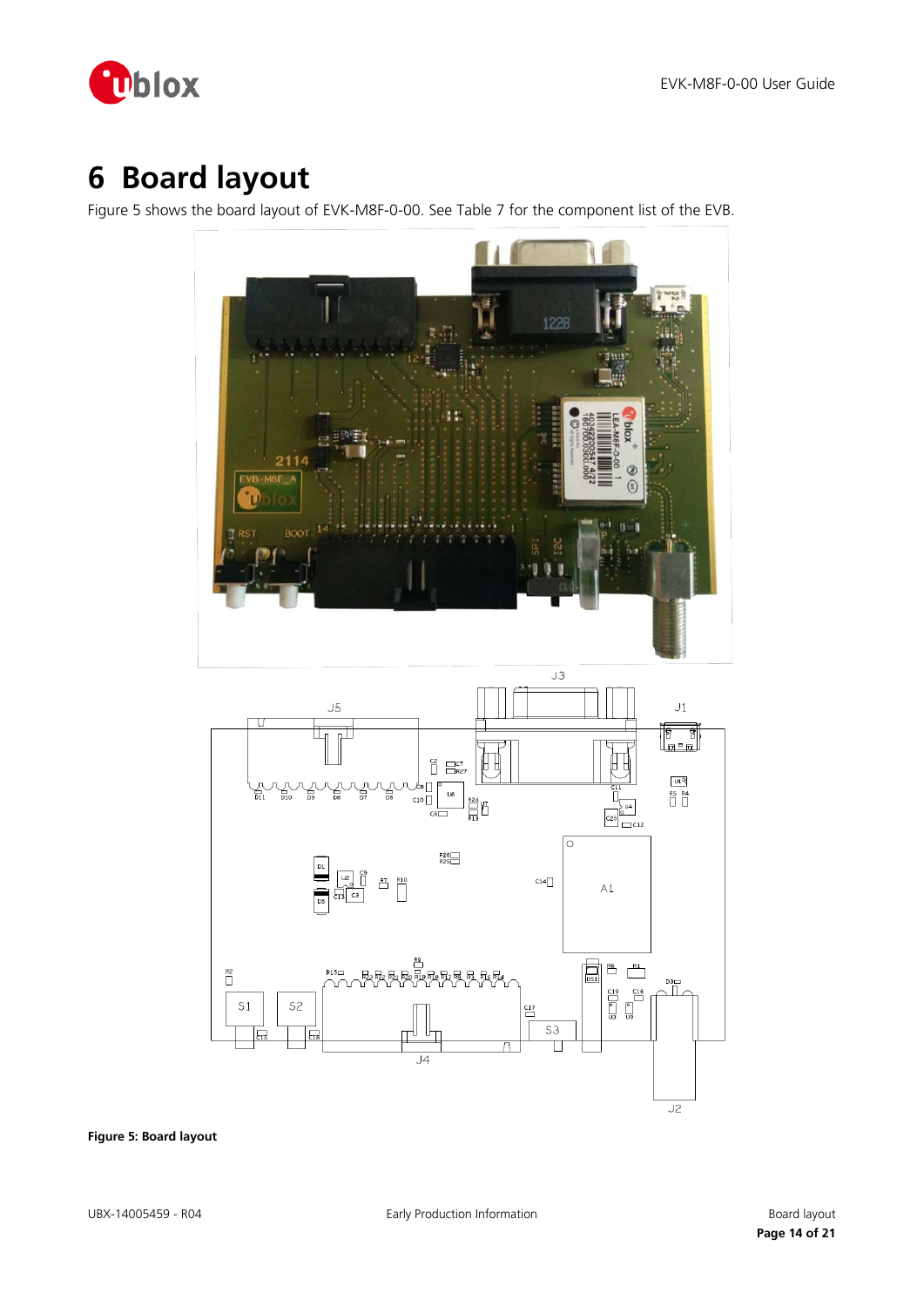

| <b>PART</b>                           | <b>DESCRIPTION</b>                                                             |  |
|---------------------------------------|--------------------------------------------------------------------------------|--|
| A1                                    | <b>GNSS RECEIVER</b>                                                           |  |
| C10 C14 C16 C19 C2 C6 C7 C8           | CAP CER X7R 0603 100N 10% 10V                                                  |  |
| C11 C13                               | CAP CER X5R 0603 1U0 10% 6.3V                                                  |  |
| C <sub>12</sub> C <sub>9</sub>        | CAP CER X7R 0603 10N 10% 25V                                                   |  |
| C <sub>25</sub> C <sub>3</sub>        | CAP CER X5R 1210 10U 10% 10V                                                   |  |
| D1 D5                                 | SURFACE MOUNT SCHOTTKY BARRIER RECTIFIER SS14 1A -55/+125C                     |  |
| D10 D11 D6 D7 D8 D9 R14 R15 R19 R3 R8 | VARISTOR BOURNS MLE SERIES CG0402MLE-18G 18V                                   |  |
| D3 R16 R17 R18 R20 R21 R22 R23        | ESD PROTECTION FOR HIGH SPEED LINES, TYCO, 0.25PF, PESD0402-140-55/+125C       |  |
| DS1                                   | LED OSRAM HYPER MINI TOPLED LB M673-L1N2-35 BLUE 0.02A                         |  |
| J1                                    | CON USB RECEPTACLE MICRO B TYPE SMD - MOLEX 47346-0001 - TID60001597 30V<br>1A |  |
| J2                                    | CON SMA SMD STRAIGHT JACK 11.4MM HEIGHT WITHOUT WASHER AND NUT                 |  |
| J3                                    | <b>9 POLE SUBD CONNECTOR FEMALE</b>                                            |  |
| J4                                    | 14PIN 90\xB0 2.54MM PITCH DISCONNECTABLE CRIMP CONNECTOR -40/+85C              |  |
| J5                                    | 12PIN 90\xB0 2.54MM PITCH DISCONNECTABLE CRIMP CONNECTOR -40/+85C              |  |
| R1                                    | RES THICK FILM CHIP 1206 OR 0 2A -55/+125C                                     |  |
| R13 R24 R27                           | RES THICK FILM CHIP 0603 100K 5% 0.1W                                          |  |
| <b>R2 R6</b>                          | RES THICK FILM CHIP 0603 100R 5% 0.1W                                          |  |
| <b>R4 R5</b>                          | RES THICK FILM CHIP 0603 22R 5% 0.1W -55/+125C                                 |  |
| <b>R7</b>                             | RES THICK FILM CHIP 0603 1R0 5% 0.1W                                           |  |
| R <sub>9</sub>                        | RES THICK FILM CHIP 0603 51R 1% 0.063W                                         |  |
| <b>S1 S2</b>                          | SWITCH SPST ON 1POL TYCO -40/+85C                                              |  |
| S <sub>3</sub>                        | 2 WAY SUB-MINIATURE SLIDE SWITCH SMD JS SERIES - SPDT -40/+85C                 |  |
| U <sub>1</sub>                        | USB DATA LINE PROTECTION ST USBLC6-2SC6 SOT23-6                                |  |
| <b>U2 U4</b>                          | LOW DROPOUT REGULATOR LINEAR LT1962 MS8 3.3V 0.3A                              |  |
| <b>U3 U9</b>                          | TINY LOGIC UHS BUFFER OE N ACTIVE LOW FAIRCHILD NC7SZ125 SC70                  |  |
| U6                                    | RS-232 TRANSCEIVER 1MBIT 3-5.5VOLT TRSF3223 - VOFN20 5.5V 5.5V -40/+85C        |  |
| U7                                    | TINY LOGIC ULP-A 2-INPUT AND GATE 1.45X1.0 6-LEAD MICROPAK -40/+85C            |  |
|                                       |                                                                                |  |

<span id="page-14-0"></span>**Table 7: EVB-M8F-0-00 component list**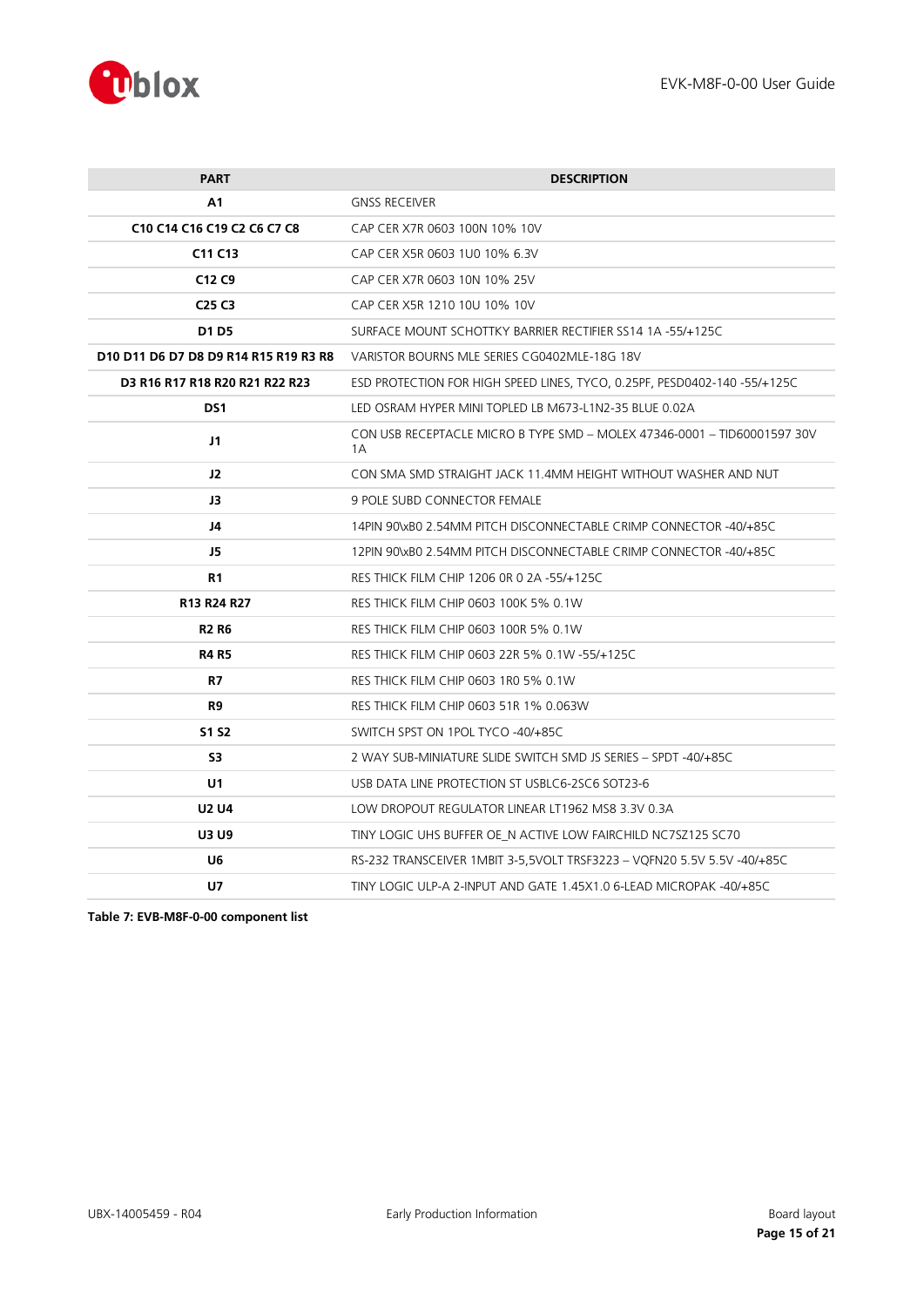

## **7 Schematic**



<span id="page-15-0"></span>**Figure 6: Schematic EVK-M8F-0-00: DNI=TRUE in the schematic means: Component not installed**

<span id="page-15-1"></span>

UBX-14005459 - R04 Early Production Information Schematic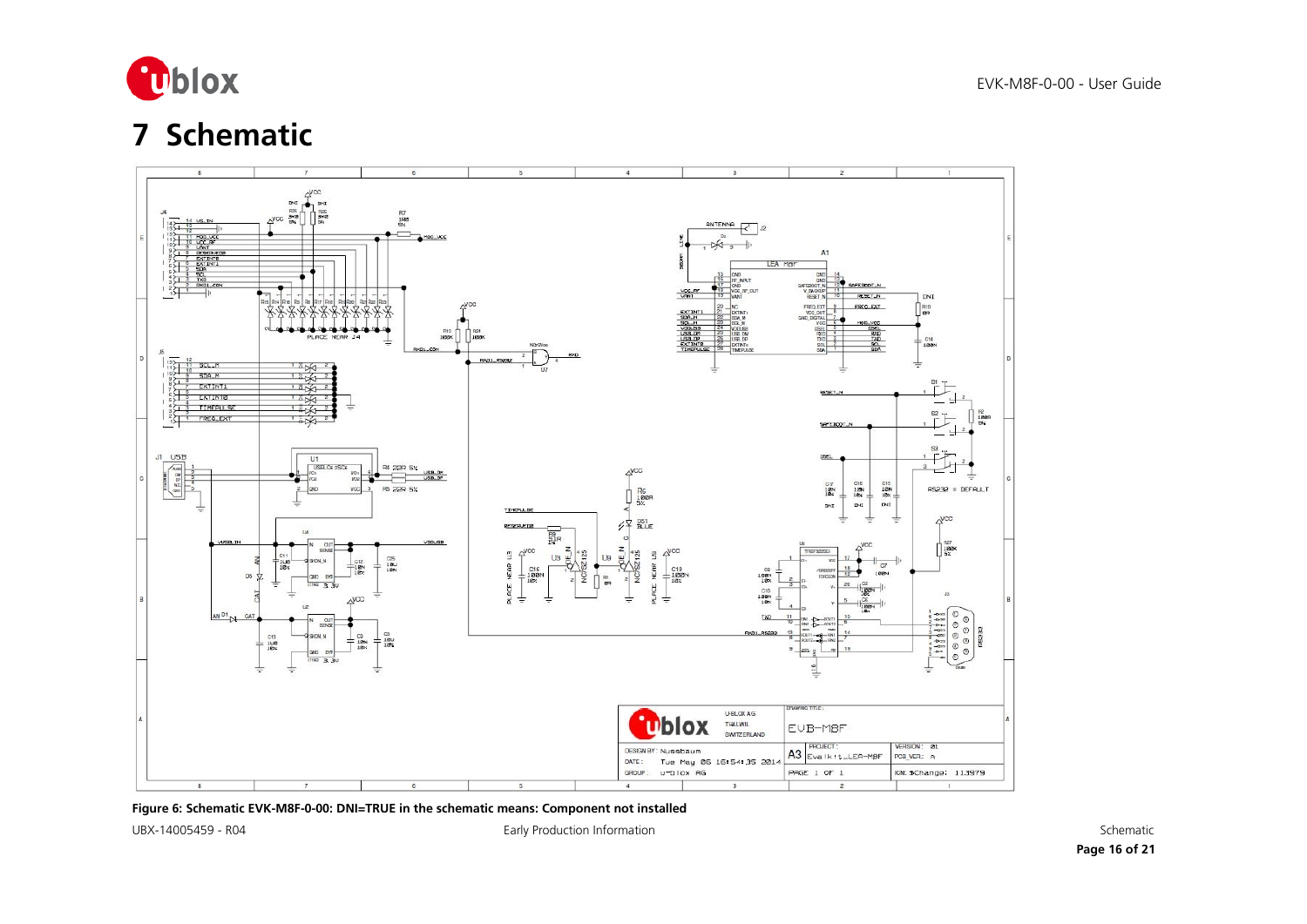

## <span id="page-16-0"></span>**8 Troubleshooting**

### **My application (e.g. u-center) does not receive anything**

Check whether the blue LED on the evaluation unit is blinking. Also make sure that the USB cable is properly connected to the evaluation unit and the PC. By default, the evaluation unit outputs NMEA protocol on Serial Port 1 at 9600 Bd, or on the USB.

### **My application (e.g. u-center) does not receive all messages**

When using UART, make sure the baud rate is sufficient. If the baud rate is insufficient, the GNSS receiver will skip excessive messages. Some serial port cards/adapters (i.e. USB to RS232 converter) frequently generate errors. If a communication error occurs while u-center receives a message, the message will be discarded.

### **My application (e.g. u-center) loses the connection to the GNSS receiver**

u-blox M8 positioning technology and u-center have an autobauding feature. If frequent communication errors occur (e.g. due to problems with the serial port), the connection may be lost. This happens because u-center and the GNSS receiver both autonomously try to adjust the baud rate. Do not enable the u-center autobauding feature if the GNSS receiver has the autobauding flag enabled.

### **The COM port does not send any messages**

Be sure that the slide switch at the front panel is set to I2C and not SPI. In SPI Mode the RS232 pins on the DB9 connector are switched off and the RxD and TxD output at the front panel are used for SPI (MISO, MOSI).

NOTE: After changing the slide switch, always reset the EVK, otherwise the change will not take place.

### **Some COM ports are not shown in the port list of my application (e.g. u-center)**

Only the COM ports that are available on your computer will show up in the COM port drop down list. If a COM Port is gray, another application running on this computer is using it.

### **The position is off by a few dozen meters**

u-blox M8 GNSS technology starts up with the WGS84 standard GNSS datum. If your application expects a different datum, you'll most likely find the positions to be off by a few dozen meters. Don't forget to check the calibration of u-center map files.

### **The position is off by hundreds of meters**

Position drift may also occur when almanac navigation is enabled. The satellite orbit information retrieved from an almanac is much less accurate than the information retrieved from the ephemeris. With an almanac only solution, the position will only have an accuracy of a few kilometers but it may start up faster or still navigate in areas with obscured visibility when the ephemeris from one or several satellites have not yet been received. The almanac information is NOT used for calculating a position, if valid ephemeris information is present, regardless of the setting of this flag.

In NMEA protocol, position solutions with high deviation (e.g. due to enabling almanac navigation) can be filtered with the Position Accuracy Mask. UBX protocol does not directly support this since it provides a position accuracy estimation, which allows the user to filter the position according to his requirements. However, the 'Position within Limits' flag of the UBX-NAV-STATUS message indicates whether the configured thresholds (i.e. P Accuracy Mask and PDOP) are exceeded.

### **The EVK-M8F does not meet the TTFF specification**

Make sure the antenna has a good sky view. An obstructed view leads to prolonged startup times. In a welldesigned system, the average of the C/No ratio of high elevation satellites should be in the range of 40 dBHz to about 50 dBHz. With a standard off-the-shelf active antenna, 47 dBHz should easily be achieved. Low C/No values lead to a prolonged startup time.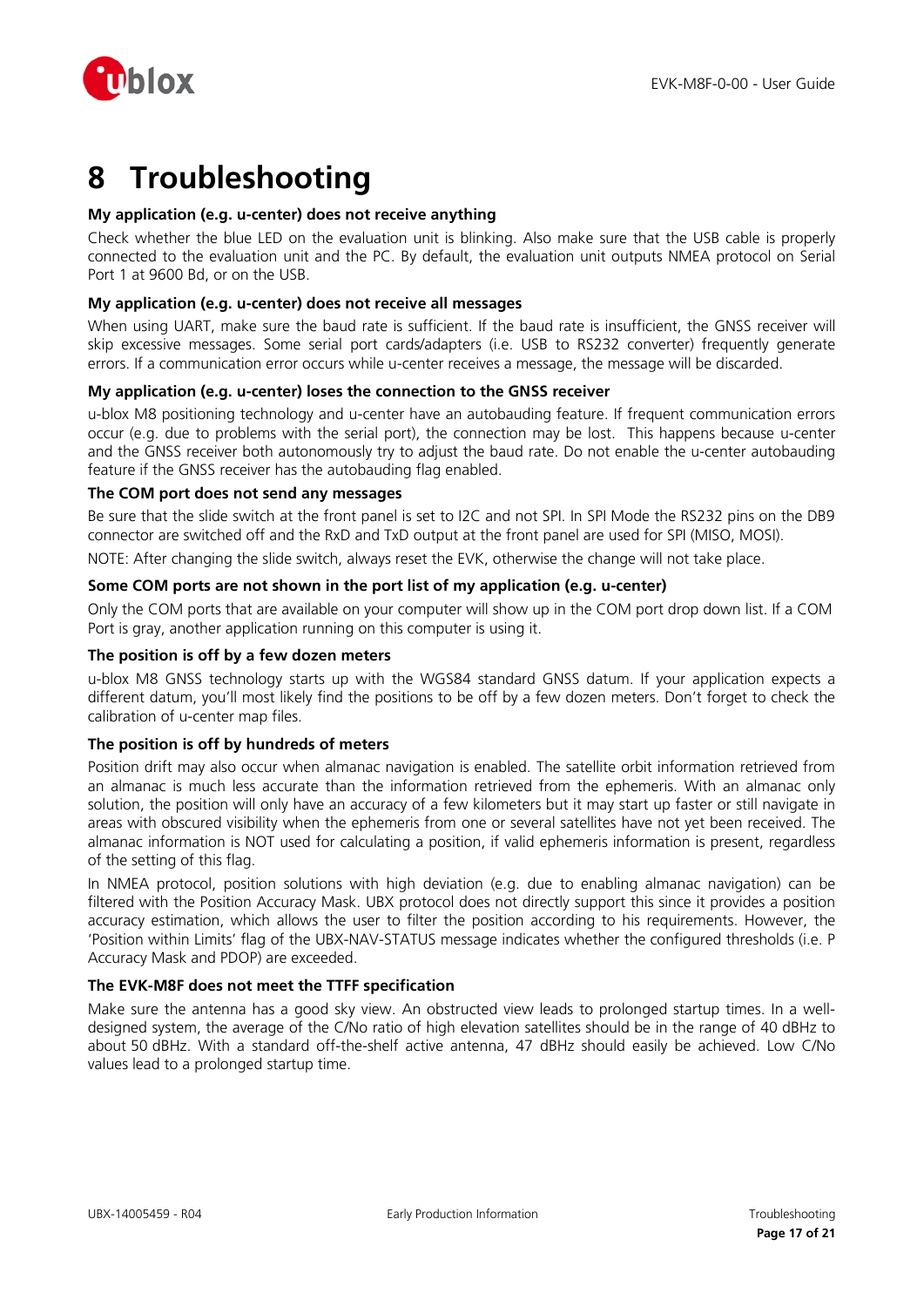

### **The EVK-M8F does not preserve the configuration in case of reset**

u-blox M8 GNSS technology uses a slightly different concept than most other GNSS receivers do. Settings are initially stored to volatile memory. In order to save them permanently, sending a second command is required. This allows testing the new settings and reverting to the old settings by resetting the receiver if the new settings aren't good. This provides safety, as it is no longer possible to accidentally program a bad configuration (e.g. disabling the main communication port).

### **The EVK-M8F does not work properly when connected with a GNSS simulator**

When using an EVK together with a GNSS simulator, please pay attention to proper handling of the EVK. A GNSS receiver is designed for real-life use, i.e. time is always moving forward. By using a GNSS simulator, the user can change scenarios, which enables jumping backwards in time. This can have serious side effects on the performance of GNSS receivers.

The solution is to configure the GPS week rollover to 1200 (as indicated in [Figure 7\)](#page-17-0), which corresponds to Jan 2003. Then, issue the Cold Start command before every simulator test to avoid receiver confusion due to the time jumps.



**Figure 7: Configuration instruction for using the EVK with a GNSS simulator**

### <span id="page-17-0"></span>**The EVK-M8F receives GPS and GLONASS**

Use u-center, version 8.11 or newer. Message UBX-CFG-GNSS allows switching on and off the supported GNSS.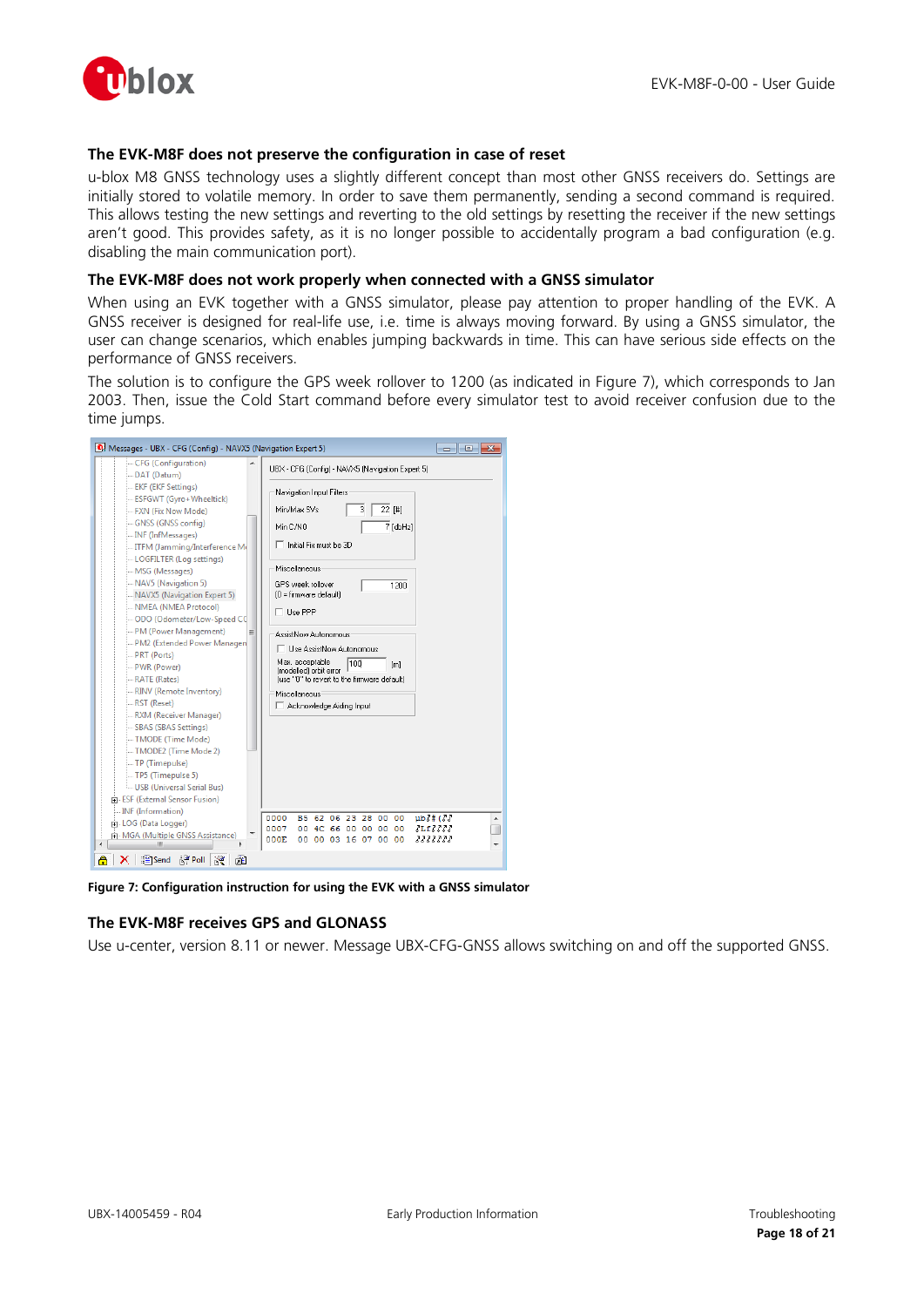

## <span id="page-18-0"></span>**9 Common evaluation pitfalls**

- Parameter may have the same name but a different definition. GNSS receivers may have a similar size, price and power consumption but can still have different functionalities (e.g. no support for passive antennas, different temperature range). Also, the definitions of Hot, Warm, Cold Start times may differ between suppliers.
- Verify design-critical parameters; avoid decisions based on unconfirmed numbers from datasheets.
- Try to use identical or at least similar settings when comparing the GNSS performance of different receivers.
- Data, which have not been recorded at the same time and the same place, should not be compared. The satellite constellation, the number of visible satellites and the sky view might have been different.
- Momentary measurements cannot be compared directly. GNSS is a non-deterministic system. The satellite constellation changes constantly. Atmospheric effects (particularly at dawn and dusk) have an impact on signal travel time. The position of the GNSS receiver is typically not the same between two tests. Comparative tests should therefore be conducted in parallel by using one antenna and a signal splitter; statistical tests shall be run for 24 hours.
- Monitor the Carrier-To-Noise-Ratio. The average C/No ratio of the high elevation satellites should be between 40 dBHz and about 50 dBHz. A low C/No ratio will result in a prolonged TTFF and more position drift.
- When comparing receivers side by side, make sure that all receivers have the same signal levels. The best way to achieve this is by using a signal splitter. Comparing results measured with different antenna types (with different sensitivity) risk incorrect conclusions.
- Try to feed the same signal to all receivers in parallel (i.e. through a splitter); the receivers won't have the same sky view otherwise. Even small differences can have an impact on the accuracy. One additional satellite can lead to a lower DOP and less position drift.
- When doing reacquisition tests, cover the antenna in order to block the sky view. Do not unplug the antenna since u-blox receivers continuously perform noise calibration on idle channels.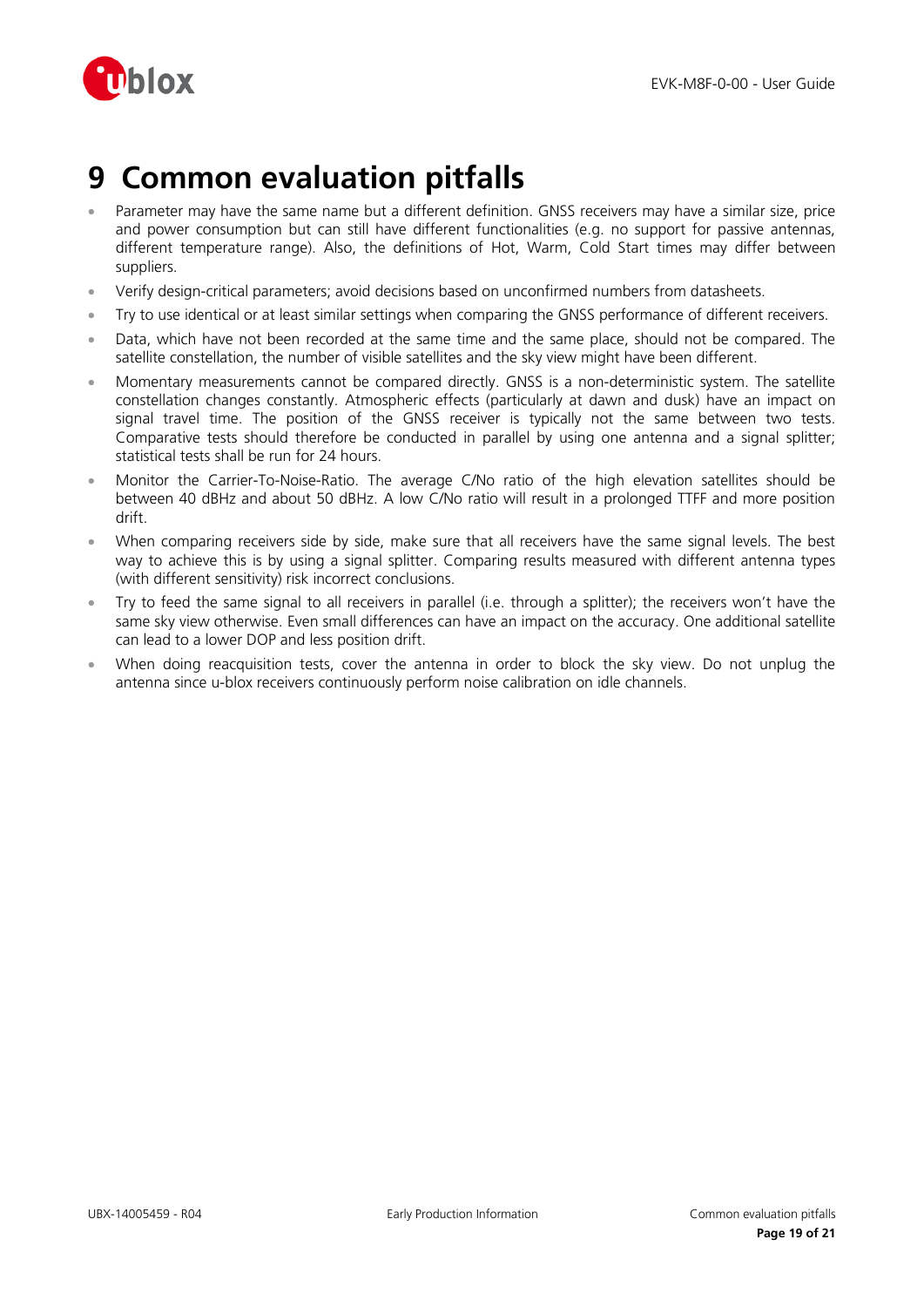

## <span id="page-19-0"></span>**Related documents**

- [1] UBX-M8030-KT-FT Data Sheet (NDA version), Docu. No UBX-13005485
- <span id="page-19-3"></span>[2] LEA-M8F Data Sheet, Docu. No UBX-14001772
- [3] UBX-M8030-KT-FT Hardware Integration Manual (NDA version), Docu. No UBX-13001708
- <span id="page-19-4"></span>[4] LEA-M8F Hardware Integration Manual, Docu. No UBX-14000034
- <span id="page-19-5"></span>[5] u-blox M8 Receiver Description including Protocol Specification (Public version), Docu. No UBX-1300322
- <span id="page-19-2"></span>[6] u-center – User Guide, Docu. No UBX-13005250

## <span id="page-19-1"></span>**Revision history**

| <b>Revision</b> | Date        | <b>Name</b> | <b>Status / Comments</b>                                                                        |
|-----------------|-------------|-------------|-------------------------------------------------------------------------------------------------|
| <b>RO1</b>      | 08-Jul-2014 | amil/alnu   | Objective Specification                                                                         |
| <b>RO2</b>      | 20-Aug-2014 | isim        | Advance Information. Updated section 1.2 and section 4.3.8 (removed timing<br>interface cable). |
| <b>R03</b>      | 07-Oct-2014 | iulu        | Early Production Information                                                                    |
| R04             | 06-Jul-2015 | iulu        | Renamed document as EVK-M8F-0-00 specific                                                       |

 $\mathbb{Q}$ For regular updates to u-blox documentation and to receive product change notifications, register on our homepage (http://www.u-blox.com).